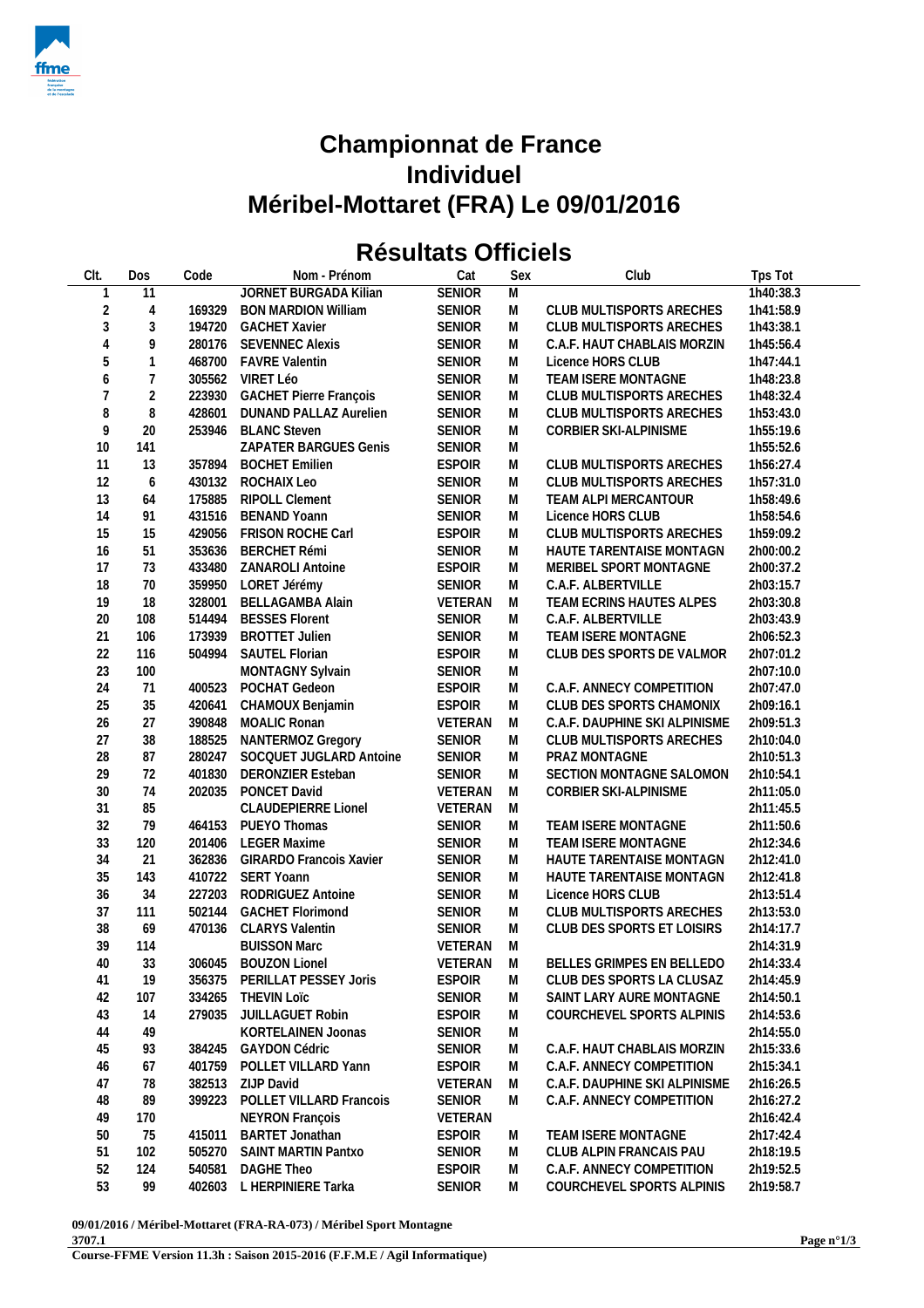| fme                                    |
|----------------------------------------|
| fédération<br>francaise<br>de la menti |
| et de l'escalade                       |

| CIt. | Dos             | Code   | Nom - Prénom                          | Cat           | Sex    | Club                         | Tps Tot   |
|------|-----------------|--------|---------------------------------------|---------------|--------|------------------------------|-----------|
| 54   | $\overline{25}$ | 399876 | MAZAN Frédéri                         | <b>SENIOR</b> | M      | <b>CORBIER SKI-ALPINISME</b> | 2h19:58.9 |
| 55   | 43              | 36424  | <b>LESCA Francois</b>                 | SENIOR        | M      | C.P.L.V.R. - XTT RAID 63     | 2h20:09.3 |
| 56   | 118             |        | <b>COLIN Aurélien</b>                 | <b>SENIOR</b> | M      |                              | 2h20:14.9 |
| 57   | 113             |        | <b>LEHMES Lionel</b>                  | VETERAN       | M      |                              | 2h20:34.5 |
| 58   | 136             | 185644 | BATTUZ Jonathan                       | <b>ESPOIR</b> | M      | HAUTE TARENTAISE MONTAGN     | 2h21:01.7 |
| 59   | 135             | 468741 | CHENAL Raphael                        | <b>SENIOR</b> | M      | ETOILE SPORTIVE DU CORMET    | 2h21:43.4 |
| 60   | 29              | 413219 | VIOUD Jérôme                          | VETERAN       | M      | BELLES GRIMPES EN BELLEDO    | 2h22:28.3 |
| 61   | 86              | 423604 | MASSON Alexandre                      | <b>ESPOIR</b> | M      | MERIBEL SPORT MONTAGNE       | 2h22:48.0 |
| 62   | 128             | 503882 | <b>GARIN Vincent</b>                  | SENIOR        | M      | CLUB MULTISPORTS ARECHES     | 2h23:41.9 |
| 63   | 92              | 494075 | DAVID Thibaud                         | SENIOR        | M      | MONTAGNE CLUB VESUBIEN IT    | 2h23:54.7 |
| 64   | 130             | 461893 | <b>BARTHELEMY Matthieu</b>            | <b>SENIOR</b> | M      | BELLES GRIMPES EN BELLEDO    | 2h24:03.0 |
| 65   | 112             |        | <b>SEILLIER Etienne</b>               | SENIOR        | M      |                              | 2h24:20.9 |
| 66   | 50              |        | <b>DOBERT</b> Steeve                  | <b>SENIOR</b> | M      |                              | 2h25:00.7 |
| 67   | 119             | 222469 | <b>FULCONIS David</b>                 | <b>SENIOR</b> | M      | MONTAGNE CLUB VESUBIEN IT    | 2h25:31.2 |
| 68   | 31              |        | FERDINAND Antoine                     | <b>ESPOIR</b> | M      |                              | 2h25:48.0 |
| 69   | 88              | 126405 | PEDRO Claude                          | VETERAN       | M      | TEAM ALPI MERCANTOUR         | 2h26:01.3 |
| $70$ | 55              | 32575  | PLISSON Sebastien                     | VETERAN       | M      | BELLES GRIMPES EN BELLEDO    | 2h26:38.5 |
| 71   | 134             |        | CHEVALLAY Fabien                      | SENIOR        | M      |                              | 2h27:08.7 |
| 72   | 101             | 434358 | JACQUARD Pascal                       | <b>SENIOR</b> | M      | C.A.F. FAVERGES COMP         | 2h29:31.5 |
| 73   | 138             |        | 386879 LE PROVOST Florentin           | SENIOR        | M      | TEAM ISERE MONTAGNE          | 2h30:21.6 |
| 74   | 84              |        | 505233 LODOLO Julien                  | SENIOR        | M      | HAUTE TARENTAISE MONTAGN     | 2h30:45.1 |
| 75   | 77              | 506605 | <b>NAVE Benoit</b>                    | VETERAN       | M      | CLUB MULTISPORTS ARECHES     | 2h30:49.0 |
| 76   |                 |        |                                       |               |        |                              |           |
| 77   | 62              | 538910 | SHAND Christopher<br>CHEVALLAY Gilles | SENIOR        | M<br>M | CLUB MULTISPORTS ARECHES     | 2h30:56.1 |
|      | 28              |        |                                       | VETERAN       |        |                              | 2h31:05.0 |
| 78   | 82              |        | <b>JORIOZ Thierry</b>                 | VETERAN       | M      |                              | 2h31:07.5 |
| 79   | 52              | 526167 | <b>BAUDIN Robin</b>                   | <b>ESPOIR</b> | M      | MERIBEL SPORT MONTAGNE       | 2h31:35.8 |
| 80   | 45              | 30441  | <b>TERIBAT Fabien</b>                 | VETERAN       | M      | MONTAGNE CLUB VESUBIEN IT    | 2h32:02.5 |
| 81   | 30              | 500610 | PATART Julien                         | SENIOR        | M      | CLUB DES SPORTS CHAMONIX     | 2h32:18.9 |
| 82   | 58              |        | <b>BUFFET Sylvain</b>                 | <b>SENIOR</b> | M      |                              | 2h32:48.0 |
| 83   | 48              |        | 504243 FAVRE FELIX Maxime             | <b>ESPOIR</b> | M      | Licence HORS CLUB            | 2h32:51.7 |
| 84   | 109             | 539495 | CAILLOT Yoan                          | VETERAN       | M      | LA JARRIENNE DES CIMES       | 2h33:13.3 |
| 85   | 131             |        | ROUX Fabien                           | SENIOR        | M      |                              | 2h33:15.4 |
| 86   | 54              | 472575 | ROUX Thibaud                          | SENIOR        | M      | C.A.F. GAP                   | 2h33:43.9 |
| 87   | 68              |        | ABOULIKAM Yannick                     | SENIOR        | M      |                              | 2h33:47.5 |
| 88   | 142             |        | <b>HUBER Michael</b>                  | <b>ESPOIR</b> | M      |                              | 2h33:55.2 |
| 89   | 40              |        | CHARVOZ Florian                       | SENIOR        | M      |                              | 2h35:54.0 |
| 90   | 105             | 539217 | <b>GIRAUD TELME Yvan</b>              | VETERAN       | M      | C.A.F. GAP                   | 2h36:38.0 |
| 91   | 16              | 539261 | <b>DULAC Vincent</b>                  | VETERAN       | M      | CORBIER SKI-ALPINISME        | 2h37:16.7 |
| 92   | 94              | 334278 | LAZZARONI Fabien                      | <b>SENIOR</b> | M      | HAUTE TARENTAISE MONTAGN     | 2h37:22.3 |
| 93   | 36              | 434491 | <b>BOIS Denis</b>                     | <b>SENIOR</b> | M      | HAUTE TARENTAISE MONTAGN     | 2h37:24.5 |
| 94   | 44              |        | RONGER David                          | SENIOR        | M      |                              | 2h37:37.4 |
| 95   | 53              |        | CORDEUIL Dominique                    | SENIOR        | Μ      |                              | 2h38:37.6 |
| 96   | 37              | 254653 | THIBAULT Guillaume                    | SENIOR        | M      | ASO NTN-SNR                  | 2h38:53.3 |
| 97   | 125             | 469125 | ALEXANDRE Bérenger                    | SENIOR        | M      | SECTION MONTAGNE SALOMON     | 2h39:17.6 |
| 98   | 132             | 510706 | <b>BEDOY Loic</b>                     | <b>SENIOR</b> | M      | MERIBEL SPORT MONTAGNE       | 2h40:08.1 |
| 99   | 81              | 512587 | PERILLAT Franck                       | VETERAN       | M      | CLUB DES SPORTS LA CLUSAZ    | 2h40:54.2 |
| 100  | 140             | 531037 | <b>SALLE Corentin</b>                 | <b>ESPOIR</b> | M      | MERIBEL SPORT MONTAGNE       | 2h40:56.4 |
| 101  | 24              |        | CHOUDIN Jerome                        | SENIOR        | M      |                              | 2h40:59.6 |
| 102  | 90              |        | <b>BONNEAU Laurent</b>                | SENIOR        | M      |                              | 2h42:01.9 |
| 103  | 83              | 313546 | <b>FILLEAU Eric</b>                   | VETERAN       | M      | <b>GUMS AIX EN PROVENCE</b>  | 2h42:03.3 |
| 104  | 76              | 499870 | PUECH Sébastien                       | SENIOR        | M      | CLUB DES SPORTS CHAMONIX     | 2h42:50.4 |
| 105  | 61              | 530849 | <b>VIELET Francis</b>                 | VETERAN       | M      | TEAM ISERE MONTAGNE          | 2h43:34.1 |
| 106  | 26              | 463648 | <b>SCHMIT François</b>                | SENIOR        | M      | ASO NTN-SNR                  | 2h43:46.2 |
| 107  | 117             |        | JACQUEMOUD Daniel                     | VETERAN       | M      |                              | 2h43:46.7 |
| 108  | 123             | 520699 | MERLET Yannis                         | SENIOR        | M      | TEAM ISERE MONTAGNE          | 2h43:59.7 |
| 109  | 32              | 251658 | THEVENOUD Jean Noel                   | VETERAN       | M      | SECTION MONTAGNE SALOMON     | 2h44:25.9 |
| 110  | 23              |        | <b>CONTAT Laurent</b>                 | VETERAN       | M      |                              | 2h47:46.3 |
| 111  | 41              | 497835 | REGUERA Hector                        | <b>SENIOR</b> | M      | CLUB DES SPORTS CHAMONIX     | 2h48:05.9 |
| 112  | 103             |        | LUSSIANA Jean Christophe              | VETERAN       | M      |                              | 2h48:29.6 |
| 113  | 65              | 535989 | <b>DELORME Franck</b>                 | SENIOR        | M      | HAUTE TARENTAISE MONTAGN     | 2h49:07.5 |
| 114  | 80              | 282489 | PELLOUX Eric                          | VETERAN       | M      | C.A.F. GAP                   | 2h49:56.7 |
| 115  | 121             | 472831 | <b>BERDUGO</b> Serge                  | VETERAN       | M      | CLUB MULTISPORTS ARECHES     | 2h51:39.6 |
| 116  | 59              | 390809 | HABERSTICH Renaud                     | VETERAN       | M      | CLUB MULTISPORTS ARECHES     | 2h51:52.0 |
| 117  | 95              | 398438 | <b>GUILLAUMONT Romain</b>             | <b>ESPOIR</b> | M      | MERIBEL SPORT MONTAGNE       | 2h52:26.0 |
|      |                 |        |                                       |               |        |                              |           |

**09/01/2016 / Méribel-Mottaret (FRA-RA-073) / Méribel Sport Montagne 3707.1**